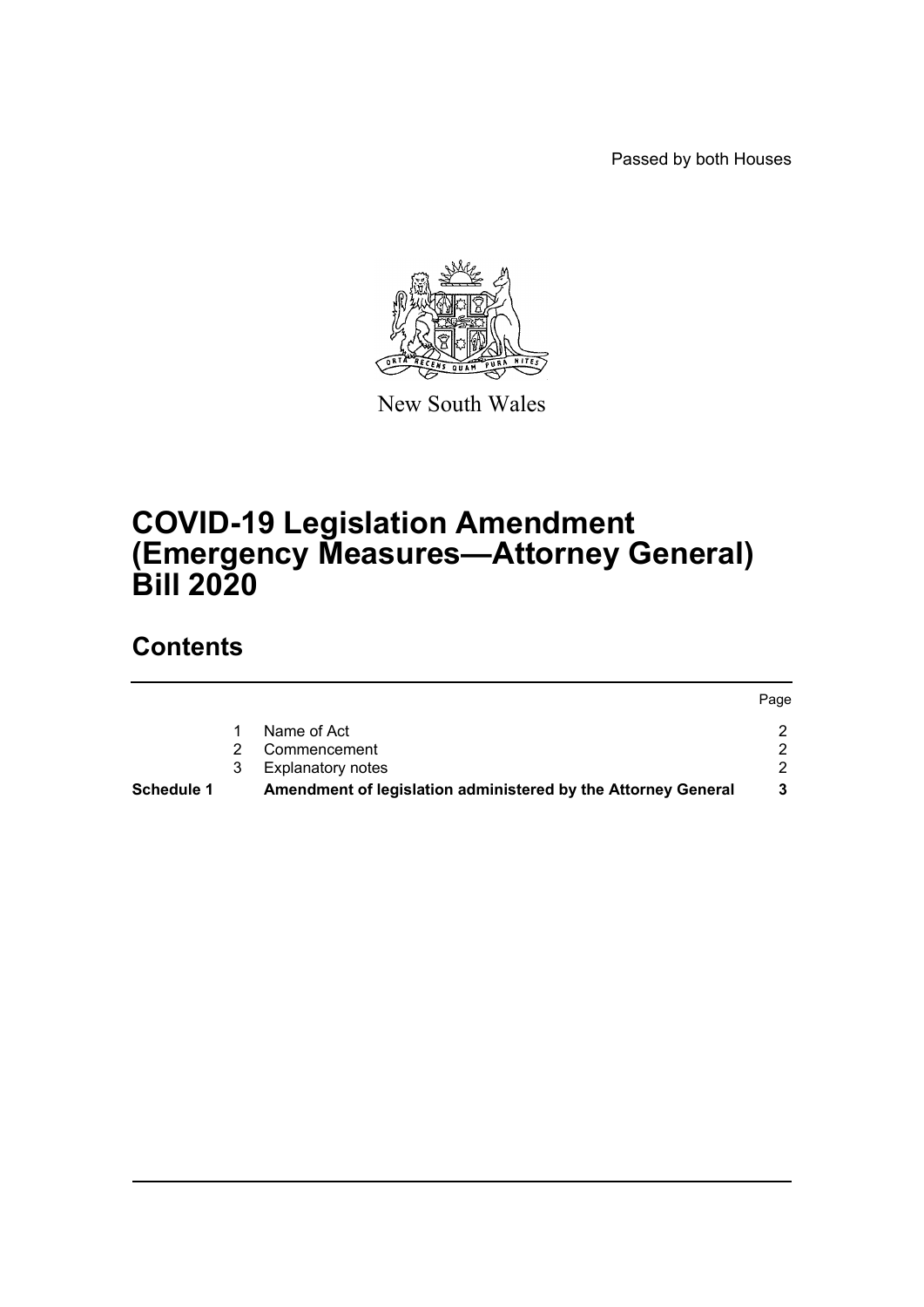*I certify that this public bill, which originated in the Legislative Assembly, has finally passed the Legislative Council and the Legislative Assembly of New South Wales.*

> *Clerk of the Legislative Assembly. Legislative Assembly, Sydney, , 2020*



New South Wales

# **COVID-19 Legislation Amendment (Emergency Measures—Attorney General) Bill 2020**

Act No , 2020

An Act to amend a number of Acts administered by the Attorney General to implement further emergency measures as a result of the COVID-19 pandemic.

See also the *COVID-19 Legislation Amendment (Emergency Measures—Treasurer) Act 2020* and the *COVID-19 Legislation Amendment (Emergency Measures—Miscellaneous) Act 2020*.

*I have examined this bill and find it to correspond in all respects with the bill as finally passed by both Houses.*

*Assistant Speaker of the Legislative Assembly.*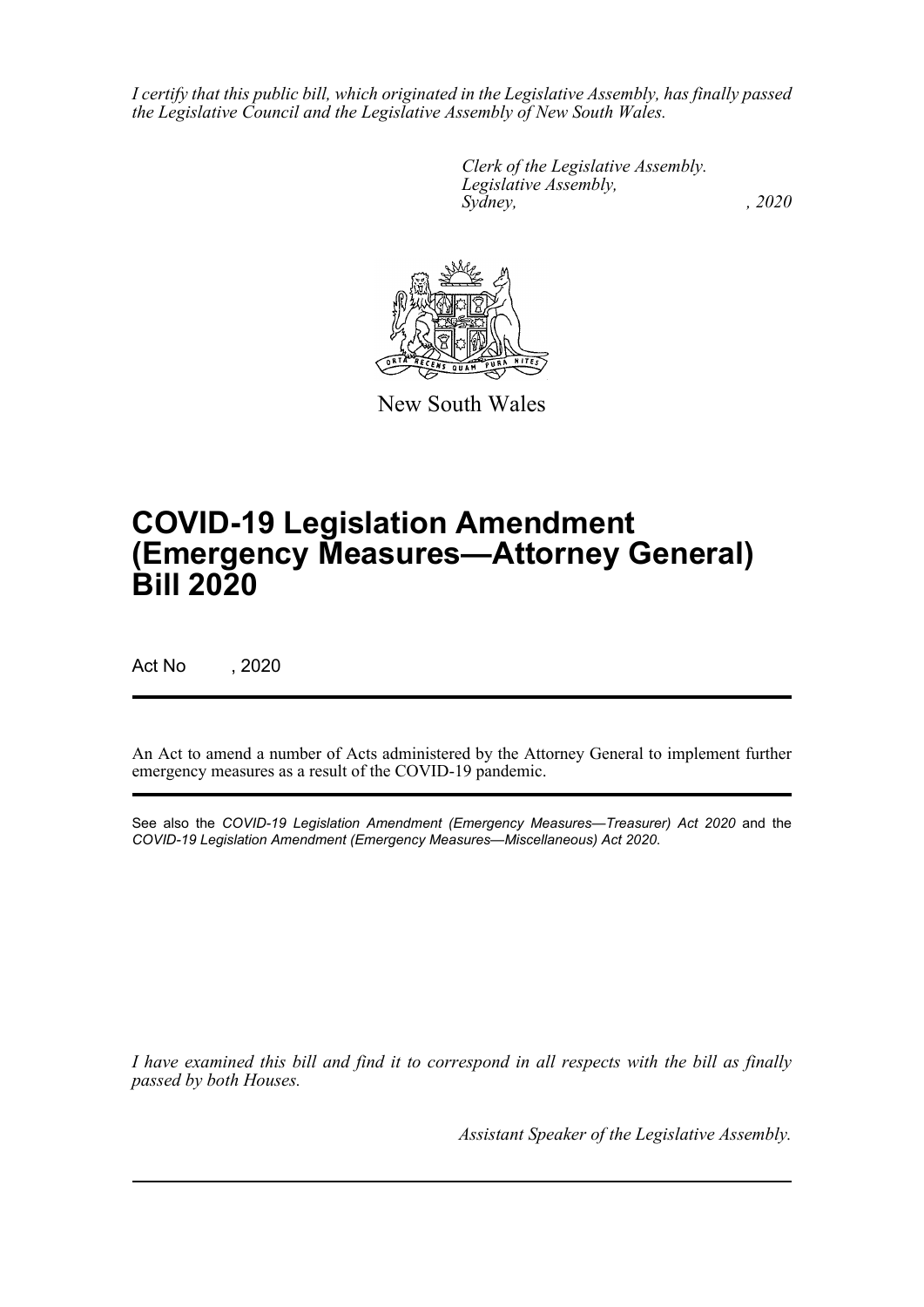COVID-19 Legislation Amendment (Emergency Measures—Attorney General) Bill 2020 [NSW]

## <span id="page-2-0"></span>**The Legislature of New South Wales enacts—**

## **1 Name of Act**

This Act is the *COVID-19 Legislation Amendment (Emergency Measures—Attorney General) Act 2020*.

## <span id="page-2-1"></span>**2 Commencement**

This Act commences on the date of assent to this Act.

## <span id="page-2-2"></span>**3 Explanatory notes**

The matter appearing under the heading "Explanatory note" in Schedule 1 does not form part of this Act.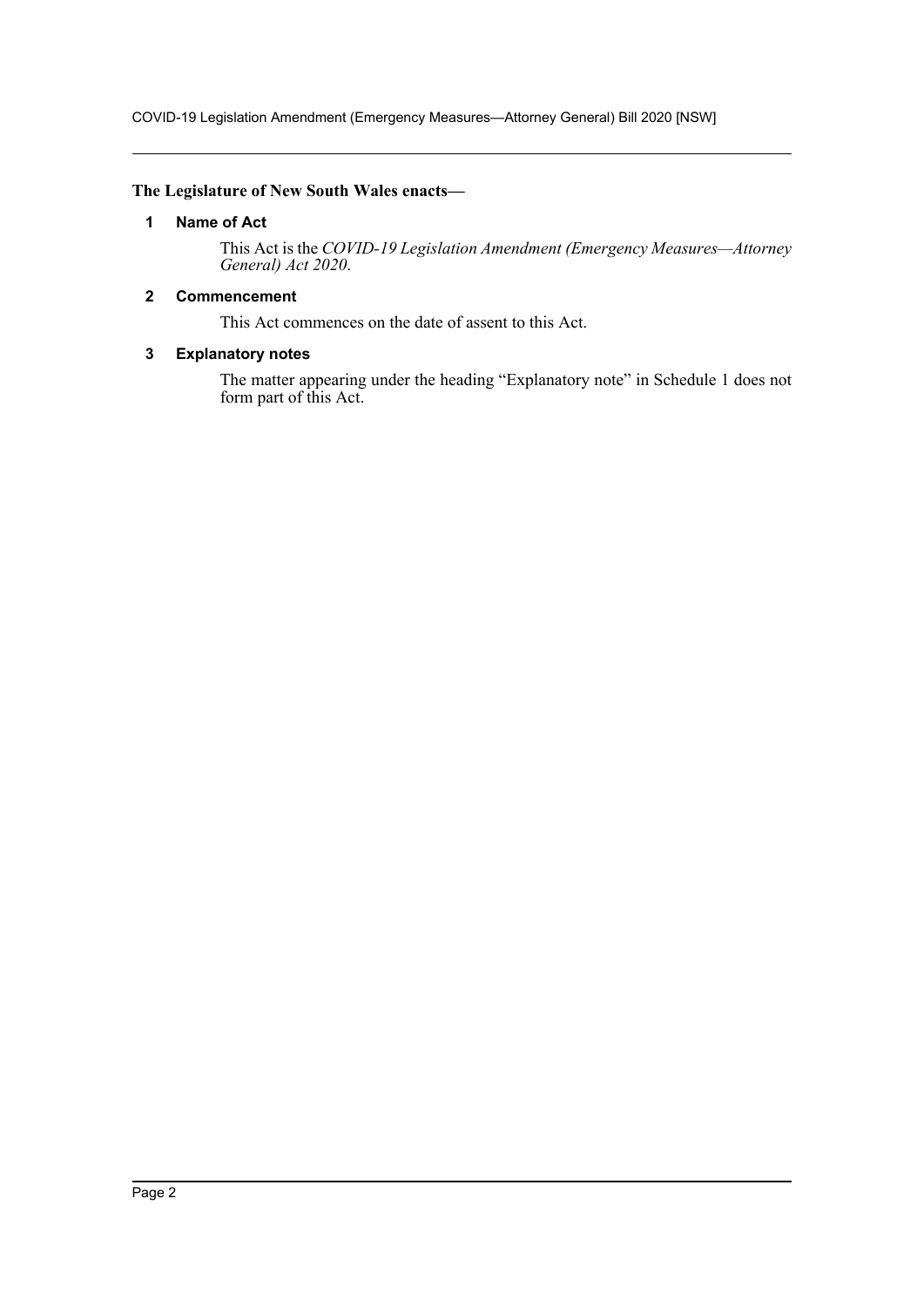# <span id="page-3-0"></span>**Schedule 1 Amendment of legislation administered by the Attorney General**

# **1.1 Court Security Act 2005 No 1**

## **Part 3, Division 1A**

Insert after Division 1 of Part 3—

# **Division 1A COVID-19 pandemic—special provisions**

# **Subdivision 1 Preliminary**

## **12A Definition**

In this Division—

*selected juror* means a juror who has been selected to a jury panel. *sign of illness* means the following—

- (a) a fever, including a fever indicated by a temperature reading, of 38 degrees Celsius or more, of a person who has submitted to a thermal imaging scan or a temperature check under section 12D,
- (b) a cough or runny nose,
- (c) a sore throat,
- (d) shortness of breath,
- (e) loss of taste or smell.

## **12B Meaning of "required to be in court premises"**

For the purposes of this Division, a person is *required to be in court premises* if the person is attending the court premises in relation to specific proceedings, including as—

- (a) a party to proceedings, or
- (b) a legal practitioner, or
- (c) a witness, or
- (d) a juror, or
- (e) a support person.

## **12C Effect of Division**

This Division prevails to the extent of any inconsistency with any other provision of this Act.

# **Subdivision 2 Special requirements in relation to COVID-19**

## **12D Power to conduct health checks**

- (1) A security officer may, for the purpose of determining the likelihood that a person is suffering from a sign of illness, require a person who is entering or in court premises to do the following—
	- (a) submit to a thermal imaging scan,
	- (b) submit to a temperature check using a contactless approved temperature monitoring device,
	- (c) answer questions about—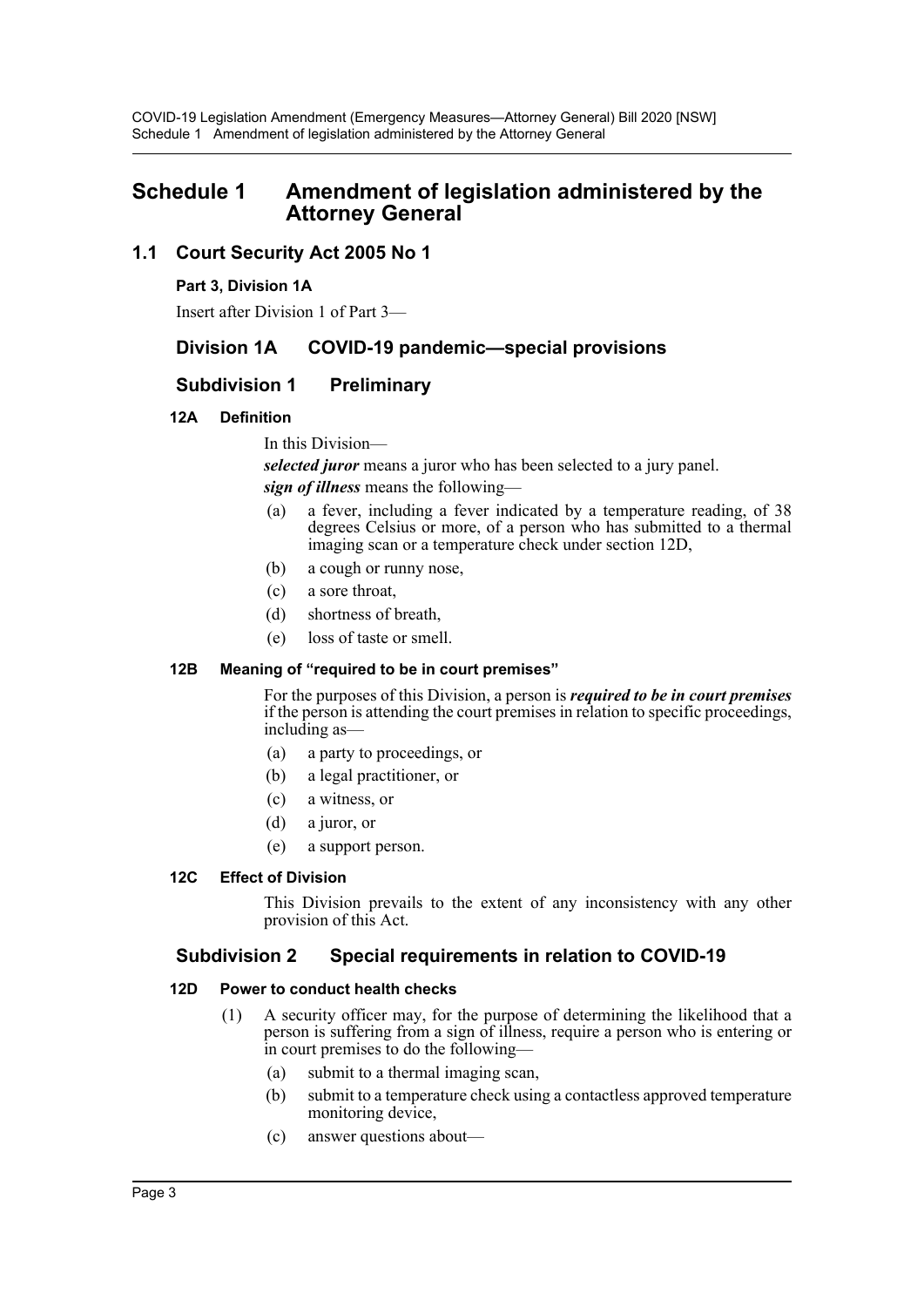- (i) the person's health in relation to signs of illness, or
- (ii) any other thing that may determine whether the person is likely to be at risk of exposure to COVID-19.
- (2) A security officer making a requirement under subsection  $(1)(a)$  or (b) must ask for the person's co-operation.
- (3) The person complies with a requirement under subsection  $(1)(a)$  or (b) if the person submits to any of the following alternative health checks—
	- (a) if the person is required to submit to a thermal imaging scan—a temperature check,
	- (b) if the person is required to submit to a temperature check—a thermal imaging scan.
- (4) The security officer must conduct the alternative health check, if requested by the person, unless the alternative health check is not available.
- (5) A person who undertakes a test may request that the result be confirmed by a second test using a different device, and the security officer must do the second test unless a different device is not available.
- (6) If the security officer makes a requirement of a person under subsection (1) and the person fails to immediately comply with the requirement or to leave the court premises, the security officer may again make the requirement and must—
	- (a) ask whether the person is required to be in court premises on that day, and
	- (b) if the person is not a selected juror—
		- (i) warn the person that a failure or refusal to immediately comply with the requirement of the security officer, in the exercise of the power, or to leave the court premises for the remainder of the day may be an offence, and
		- (ii) provide the person with the information referred to in section  $20(2)(a)$ –(c), and
		- (iii) warn the person that the security officer may arrest the person in accordance with section 16 for committing an offence, and
		- (iv) comply with a condition, if any, prescribed by the regulations.

**Note.** See section 12F in relation to selected jurors or section 12G in relation to other persons who are required to be in court premises on the day.

- (7) If a security officer makes a requirement of a person, other than a selected juror, in accordance with subsection (6), the person must immediately—
	- (a) comply with the requirement, or
	- (b) leave the court premises for the remainder of the day.

Maximum penalty (subsection (7))—5 penalty units.

- (8) Section 17 does not apply to a requirement made under subsection (1), including the requirement, if made again, under subsection (6).
- (9) In this section—

*approved temperature monitoring device* means a device for monitoring temperatures, approved by the Therapeutic Goods Administration and specified on the Australian Register of Therapeutic Goods.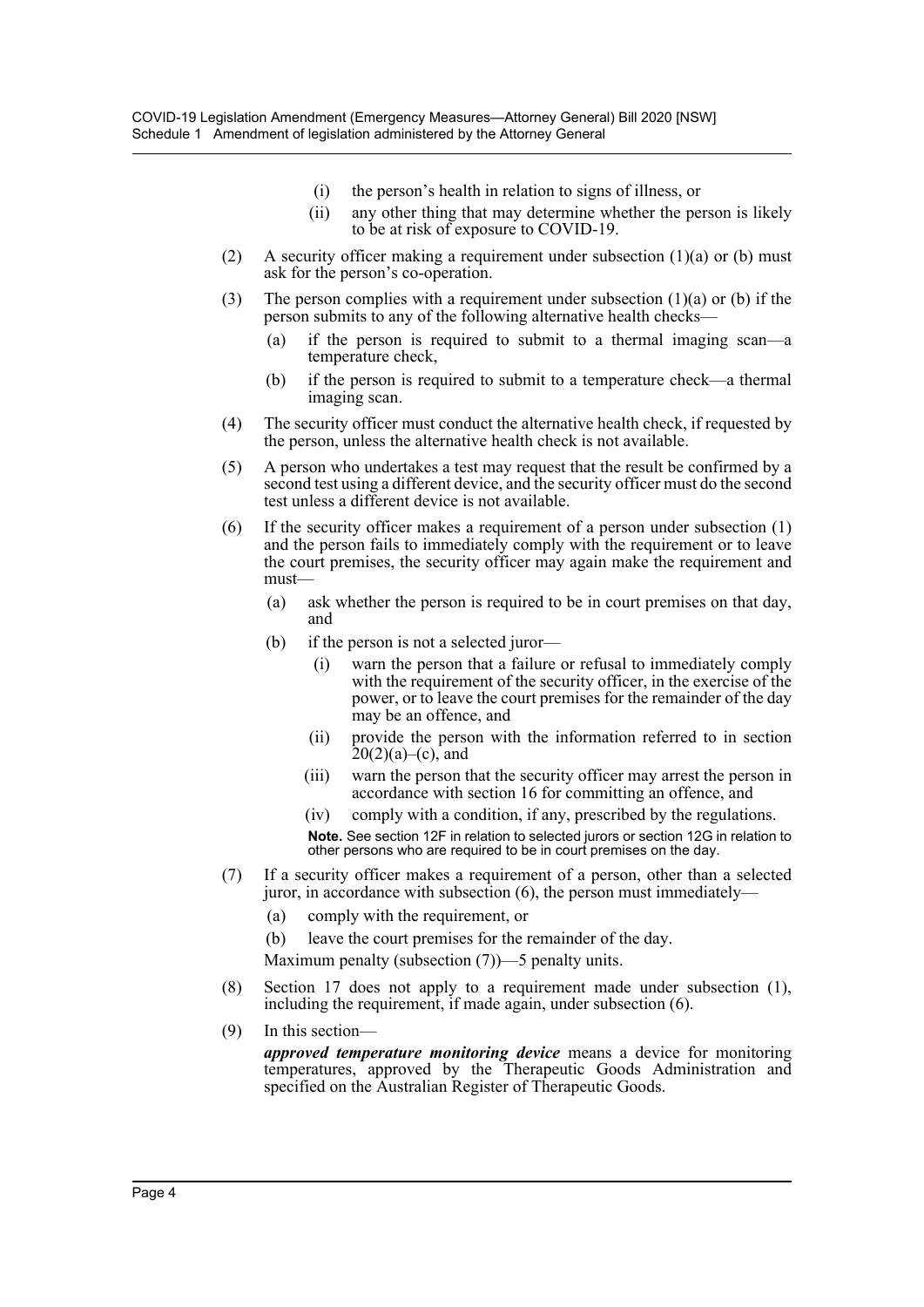## **12E Requirement for persons with sign of illness**

- (1) A security officer may, if a person who is entering or in court premises, has exhibited, or reported, a sign of illness—
	- (a) require the person in court premises to leave the premises for the remainder of the day, or
	- (b) refuse the person entry to court premises for the remainder of the day.
- (2) A security officer making a requirement under this section must ask whether the person is required to be in court premises on that day.
- (3) If a security officer requires the person to leave the court premises for the remainder of the day and the person fails to immediately comply with the requirement, the security officer may again make the requirement and must—
	- (a) warn the person that a failure or refusal to immediately comply with the requirement of the security officer, in the exercise of the power, or to leave the court premises for the remainder of the day may be an offence, and
	- (b) provide the person with the information referred to in section  $20(2)(a)$ –(c), and
	- (c) warn the person that the security officer may arrest the person, in accordance with section 16, for committing an offence, and
	- (d) comply with a condition, if any, prescribed by the regulations.
- (4) If a security officer makes a requirement of a person in accordance with subsection (3), the person must comply with the requirement. Maximum penalty (subsection (4))—5 penalty units.
- (5) Subsection (3) and a requirement to leave the court premises or refusal of entry to the court premises made under this section do not apply to a selected juror. **Note.** See section 12F in relation to selected jurors or section 12G in relation to other persons who are required to be in the court premises on the day.

## **12F Additional conditions for selected jurors in relation to COVID-19**

- (1) This section applies to a selected juror—
	- (a) exhibiting or reporting a sign of illness, or
	- (b) who fails to comply with a requirement made of the person under section 12D(1).
- (2) A security officer must—
	- (a) refer the selected juror to the judicial officer or coroner having the conduct of the trial or coronial inquest concerned, and
	- (b) comply with a condition, if any, prescribed by the regulations.

#### **12G Additional conditions in relation to certain persons required to leave court premises**

- (1) This section applies—
	- (a) to a person, other than a selected juror, required to leave the court premises or refused entry to the court premises, in accordance with this Subdivision, and
	- (b) if the person is required to be in the court premises on the day.
- (2) The security officer must—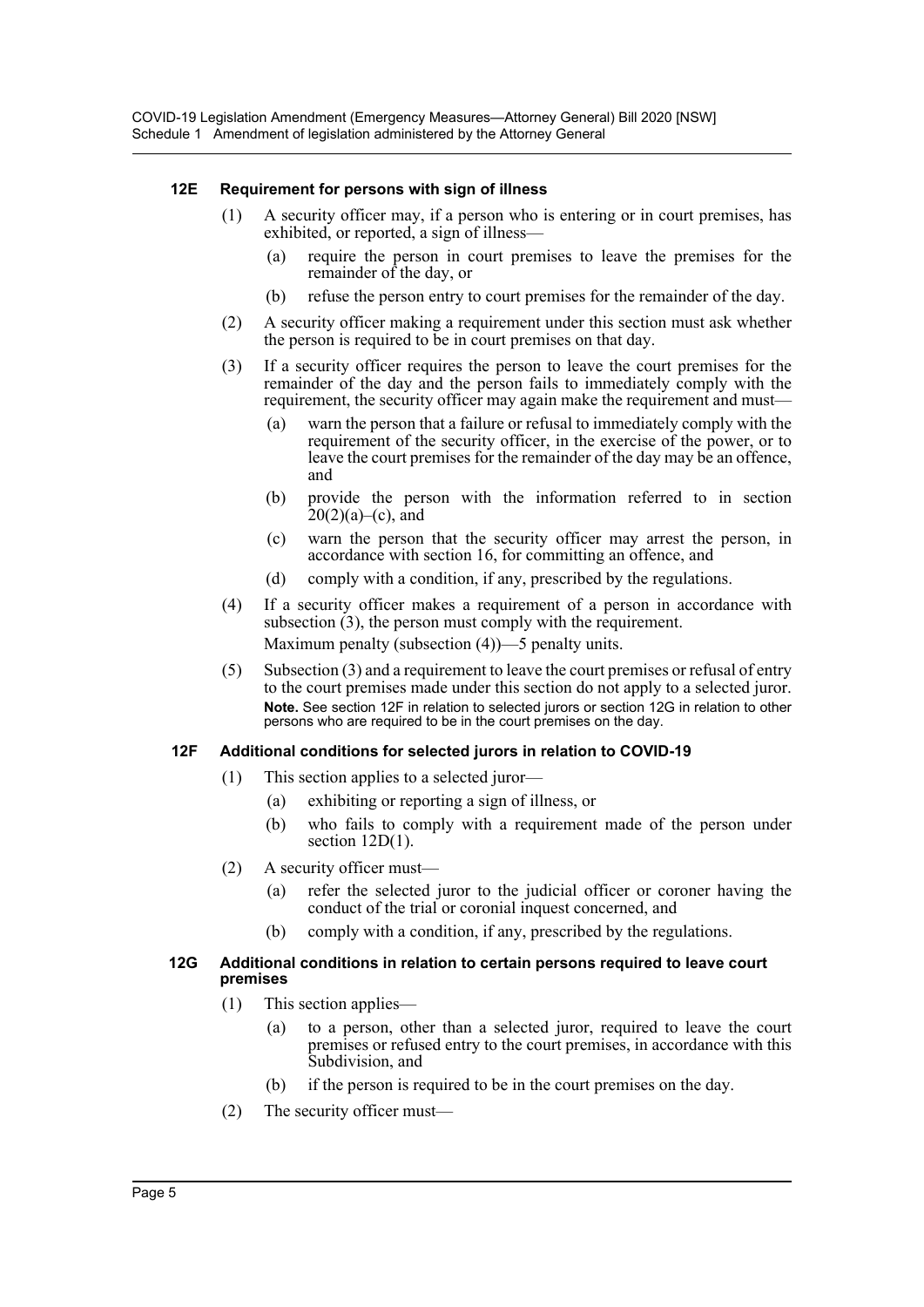- (a) give the person written notice, in a form approved by the Sheriff, stating that the person was required to leave the court premises, or refused entry to the court premises, under this Division, and
- (b) immediately advise the court that the person was required to leave the court premises, or refused entry to the court premises, under this Division.
- (3) Despite any other Act or law, the notice given to the person may be used as evidence in any action, order, judgment or application taken in relation to the non-attendance of the person in court.

# **Subdivision 3 Repeal**

## **12H Repeal of Division**

This Division is repealed on—

- (a) 26 September 2020, or
- (b) the later day, not later than 26 March 2021, prescribed by the regulations.

#### **Explanatory note**

The proposed amendment enables a security officer to make requirements of persons entering or in court premises, to determine whether a person is suffering from a symptom related to COVID-19 or is likely to have been exposed to COVID-19. Requirements may also be made to refuse the person entry to the court premises or to leave the court premises. The provisions require that if the person is a juror selected to a jury panel, the matter should be referred to the relevant judicial officer or coroner. The provisions also provide for a process of notification if the person is required to leave the court premises under this Division or refused entry to court premises and the person was required to attend court on that day.

The proposed amendment is repealed on 26 September 2020 unless the regulations prescribe a later date for the repeal, not being later than 26 March 2021.

# **1.2 Criminal Procedure Act 1986 No 209**

## **Section 182 Written pleas**

Insert after section 182(4)—

- (5) Subsection (4) does not have effect during the period—
	- (a) starting on the commencement of this subsection, and
	- (b) ending on the day that Chapter 7, Part 5 is repealed.
- (6) Subsection (5) and this subsection are repealed on the day that Chapter 7, Part 5 is repealed.

## **Explanatory note**

The proposed amendment provides that an accused person who has been served with a court attendance notice and who has been granted or refused bail, or in relation to whom bail has been dispensed with, is not prevented from lodging a written plea of guilty or not guilty under section 182 of the *Criminal Procedure Act 1986*. The provision ceases to have effect (and is automatically repealed) on the day that Chapter 7, Part 5 (Response to COVID-19 pandemic) of that Act is repealed, being 26 September 2020 or a later day prescribed by the regulations but not later than 26 March 2021 (see section 367 of that Act).

# **1.3 Electronic Transactions Act 2000 No 8**

## **[1] Section 17 Regulation-making power**

Omit "The regulations under any relevant Act" from section 17(1).

Insert instead "A regulation under this section or another Act (a *relevant Act*)".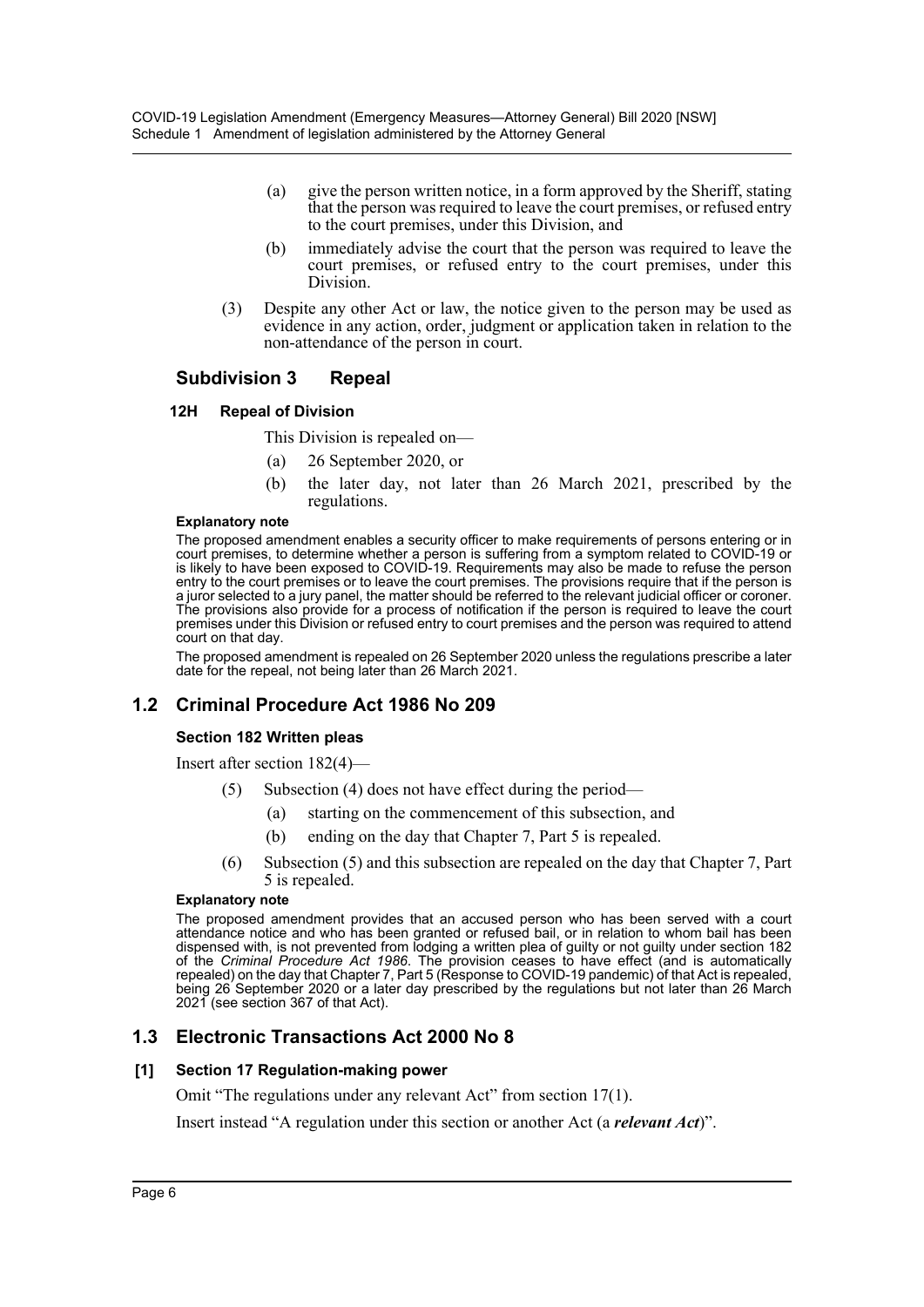## **[2] Section 17(1)(d)–(n)**

Insert after section  $17(1)(c)$ —

- (d) altered arrangements for the giving of information in writing,
- (e) altered arrangements for the making of a document in a particular form or way,
- (f) altered arrangements for the processes for making or executing a document,
- (g) altered arrangements for the inclusion of particular content in a document,
- (h) altered arrangements for the recording of information,
- (i) altered arrangements for the certification of a copy of an original document,
- (j) altered arrangements for the production of a document,
- (k) altered arrangements for the filing, lodgement, submission, giving, inspection or service of information, a notice or other document,
- (l) altered arrangements for the process by which information or a document must be given or issued,
- (m) altered arrangements for the retention of information or documents, including in relation to the form in which information or a document must be retained,
- (n) altered arrangements for a matter related or incidental to a matter in paragraph (a)–(m).

## **[3] Section 17(1A)**

Insert after section 17(1)—

- (1A) To remove any doubt—
	- (a) for the purposes of subsection (1), a relevant Act is taken to include a power to make a regulation as provided in this section, and
	- (b) a regulation made under a relevant Act may be made only on the recommendation of the Minister administering that Act.

## **[4] Section 17(2)**

Omit "The Minister may recommend to the Governor that regulations be made under this section".

Insert instead "A Minister may recommend to the Governor that a regulation be made under this section or a relevant Act".

## **[5] Section 17(2)(b)(ii)**

Omit "and" from the end of the subparagraph.

## **[6] Section 17(2)(c)**

Omit the paragraph.

## **[7] Section 17(3)(b) and (c)**

Omit section 17(3)(b). Insert instead—

(b) if the regulation is made under this section—may override the provisions of any Act, regulation or other law, and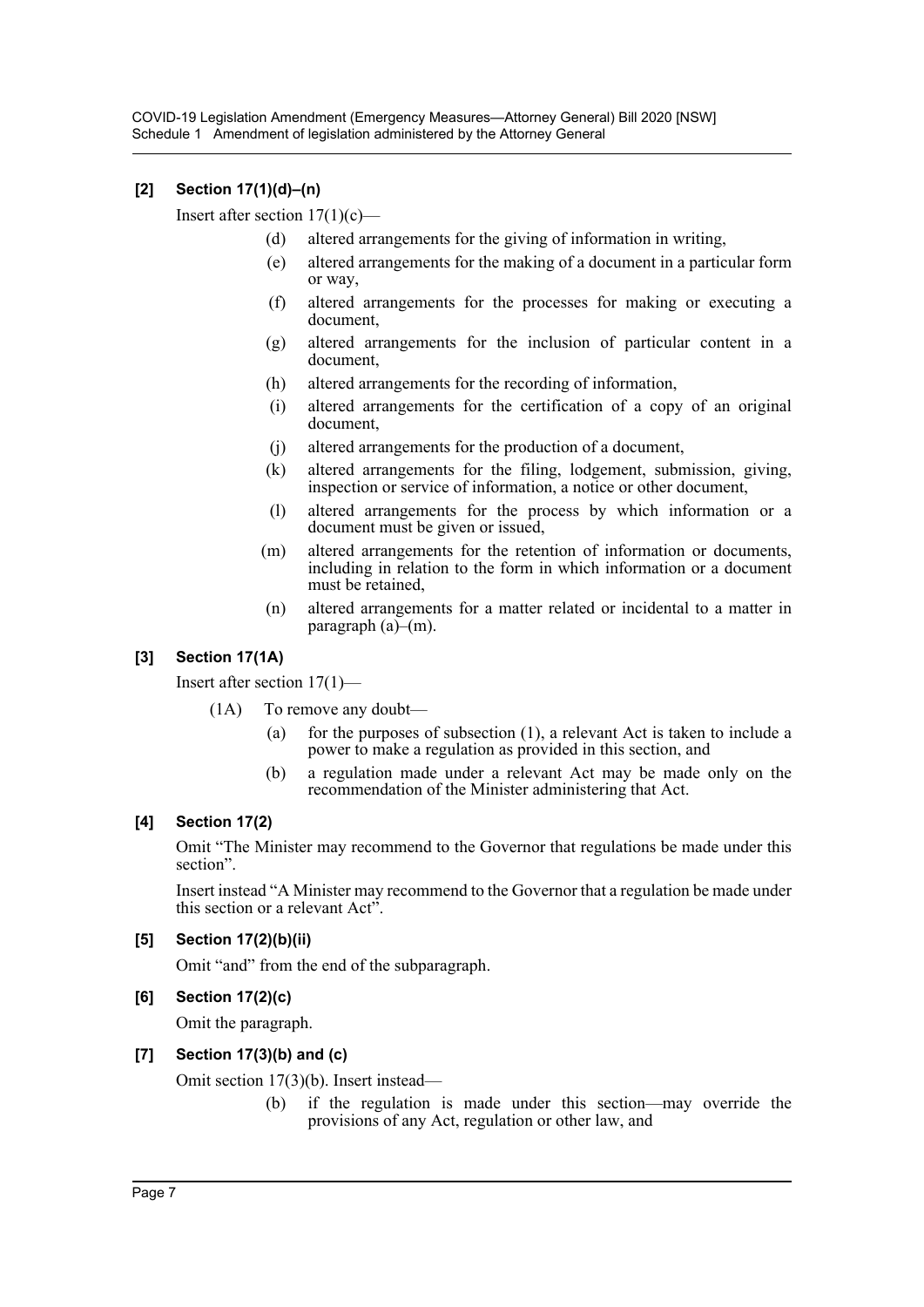(c) if the regulation is made under a relevant Act—may override the provisions of that Act or a regulation made under that Act.

## **[8] Section 17(5)**

Omit the subsection. Insert instead—

(5) In this section—

*altered arrangements* includes—

- (a) modified arrangements, permissions or requirements, and
- (b) suspended arrangements, permissions or requirements.

#### **Explanatory note**

The proposed amendments extend the regulation-making power in section 17 of the Act to provide for altered arrangements in relation to requirements in any Act about documents or information. These special arrangements apply for the purposes of responding to the public health emergency caused by the COVID-19 pandemic and apply only for a limited period.

## **1.4 Evidence (Audio and Audio Visual Links) Act 1998 No 105**

## **[1] Section 22C COVID-19 pandemic—special provisions**

Insert after section 22C(1)—

**Note.** The Act continues to apply to appearances not referred to in this section and in proceedings prescribed by the regulations. Part 1A continues to apply to the appearance of witnesses to which subsection (4) does not apply and Part 1B continues to apply to the appearance of accused detainees to which subsection (3) does not apply.

## **[2] Section 22C(2A)**

Insert after section 22C(2)—

(2A) The appearance of an accused person (other than an accused detainee) in any proceedings other than physical appearance proceedings may take place by way of audio visual link if the court directs or the parties to the proceedings consent.

## **[3] Section 22C(3A)**

Insert after section 22C(3)—

(3A) The appearance of an accused person (other than an accused detainee) in any physical appearance proceedings prescribed by the regulations under subsection  $\tilde{3}$ ) is not to take place by way of audio visual link unless the court directs or the parties to the proceedings consent.

## **[4] Section 22C(4)**

Omit "(including a government agency witness)".

## **[5] Section 22C(5)**

Omit "subsection (3)". Insert instead "subsection (2A), (3), (3A)".

## **[6] Section 22C(6)**

Omit the subsection. Insert instead—

- (6) The court is to make a direction under this section only if it is in the interests of justice, having regard to the following—
	- (a) the public health risk posed by the COVID-19 pandemic,
	- (b) the efficient use of available judicial and administrative resources,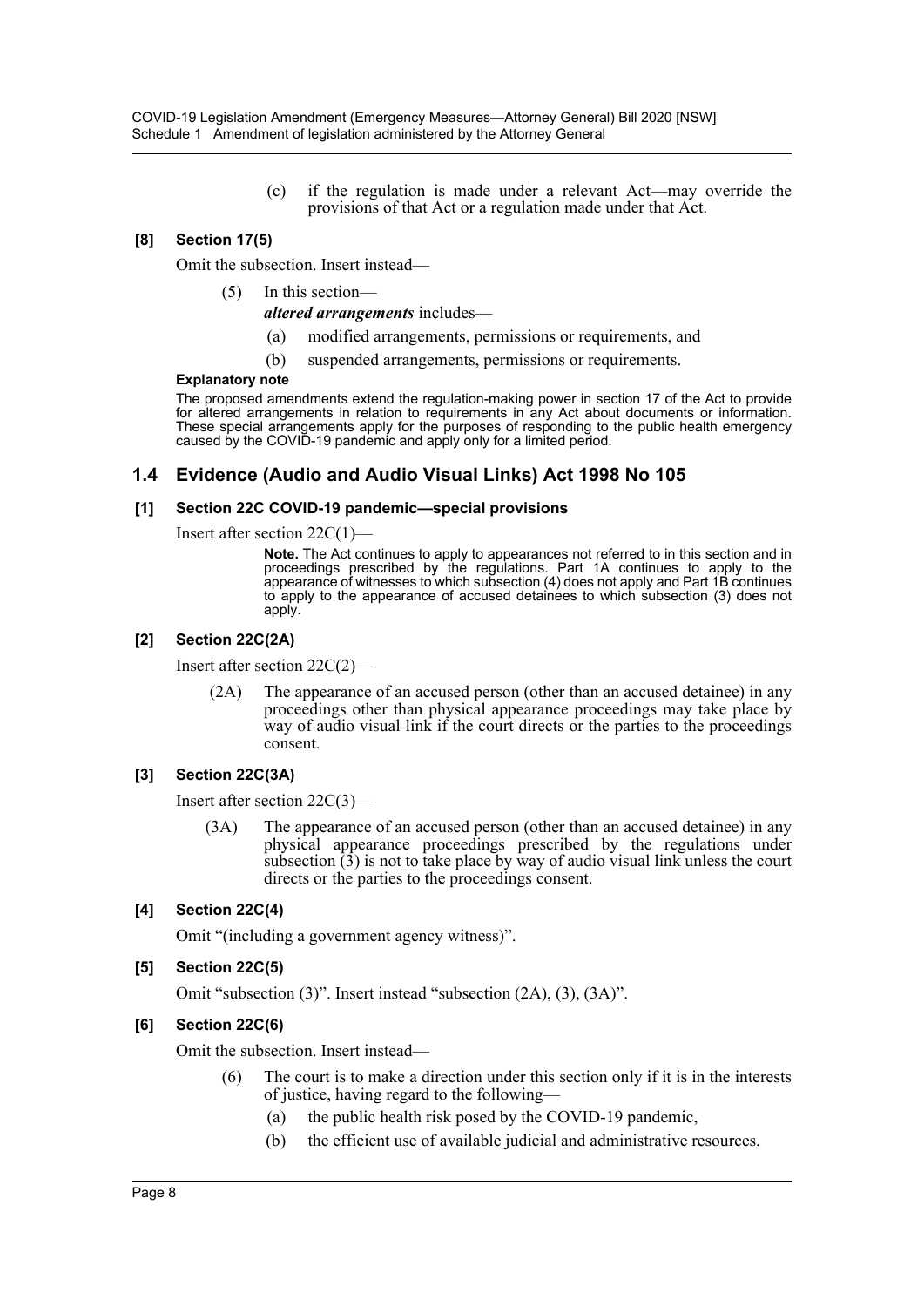- (c) any relevant matter raised by a party to the proceedings,
- (d) any other matter that the court considers relevant.

## **[7] Section 22C(9)**

Insert in alphabetical order—

- *witness* excludes—
	- (a) a government agency witness, and
	- (b) an accused person giving evidence in proceedings concerning an offence alleged to have been committed by the accused person.

#### **Explanatory note**

The proposed amendments further provide for the use of audio visual link in court proceedings during the COVID-19 pandemic.

Items [2] and [3] provide for an accused person who is not in custody to appear by audio visual link in certain proceedings.

Item [6] requires the court to consider certain factors before directing an appearance by way of audio visual link.

Item [1] makes it clear that the *Evidence (Audio and Audio Visual Links) Act 1998* continues to apply to proceedings that are not covered by the COVID-19 special provisions.

Items [4] and [7] restore the existing arrangements for government agency witnesses, under which a government agency witness is to give evidence by way of audio visual link unless the court otherwise directs. Items [4] and [7] also make it clear that the provision about the appearance of witnesses in proceedings by way of audio visual link does not apply to an accused person giving evidence in the proceedings concerned an offence allegedly committed by the accused person.

Item [5] is a consequential amendment.

# **1.5 Sheriff Act 2005 No 6**

## **Section 7C**

Insert after section 7B—

## **7C COVID-19 pandemic—powers when assisting in COVID-19 response**

#### (1) **Application of section**

This section has effect for the prescribed period and prevails to the extent of any inconsistency with any other provision of this Act.

#### (2) **Agreement for assistance of sheriff's officers**

The Sheriff may, with the approval of the Secretary of the Department of Justice and Communities, enter into an agreement with the head of a Public Service agency to enable sheriff's officers to—

- (a) assist that agency in connection with the COVID-19 response, and
- (b) exercise powers under this section for that purpose.
- (3) An agreement under this section must—
	- (a) be in writing, and
	- (b) specify the powers referred to in this section that may be used by sheriff's officers under the agreement, and
	- (c) specify the period for which the agreement is in force (being a period ending on or before the end of the prescribed period).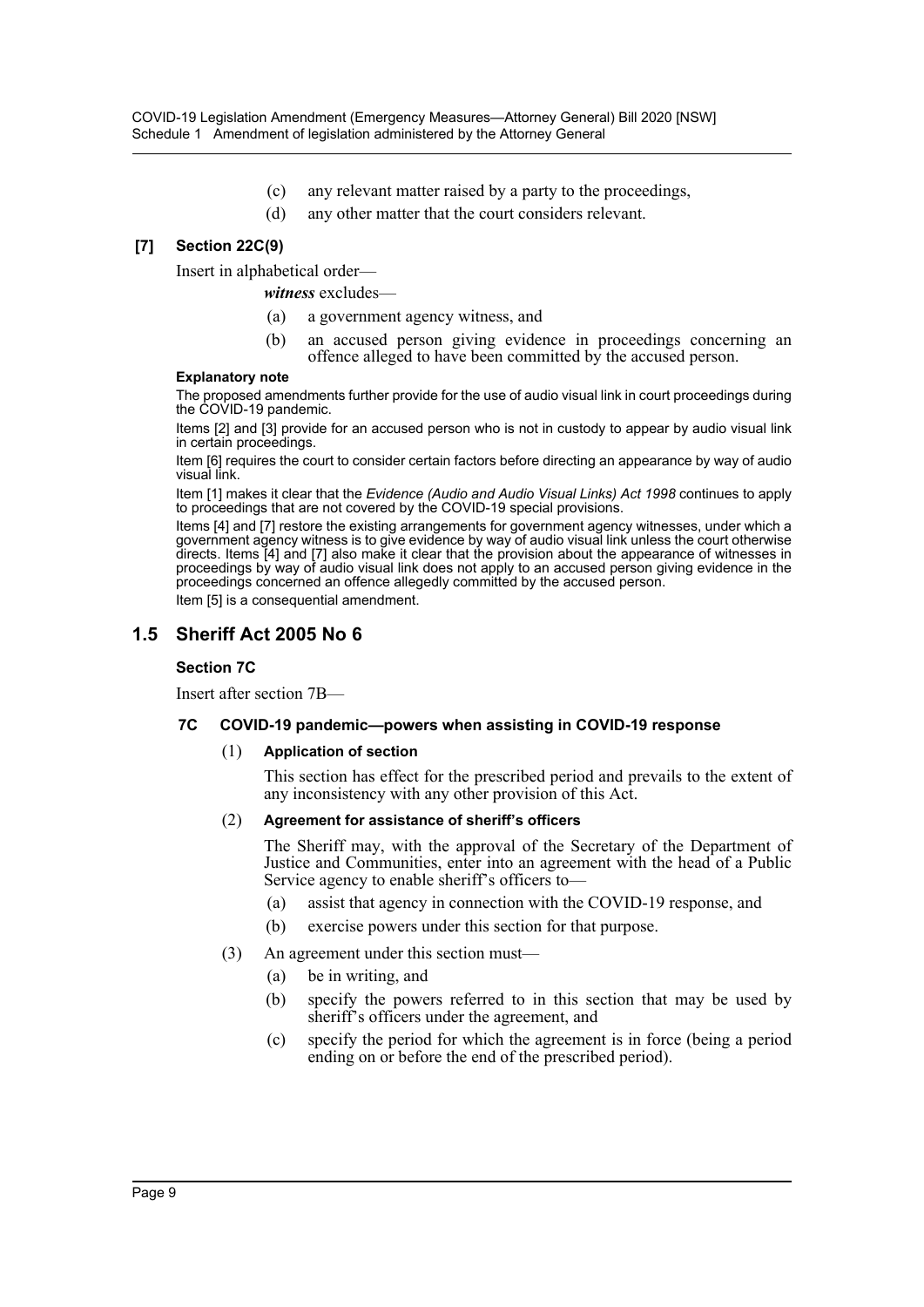## (4) **Sheriff's officer may issue directions**

A sheriff's officer, when assisting a Public Service agency under an agreement referred to in subsection (2), may issue a direction to a person entering, attempting to enter or on restricted access premises—

- (a) to leave the premises or part of the premises, or
- (b) to remain on the premises or to go to a specified part of the premises, or
- (c) to refrain from specified conduct.
- (5) A sheriff's officer may issue a direction under subsection (4) only if the officer believes on reasonable grounds that the direction is necessary-
	- (a) to prevent a person from unlawfully entering or exiting restricted access premises or remaining on restricted access premises, or
	- (b) to prevent a person from assaulting another person or from damaging property at restricted access premises.
- (6) If a sheriff's officer gives a direction to a person under subsection (4) and the person fails to comply with the direction, the sheriff's officer may again give the direction (a *second direction*) and, at the time of giving the second direction, is required to—
	- (a) tell the person that the officer is a sheriff's officer and the reason for the direction, and
	- (b) warn the person that failure to comply with the direction may be an offence.
- (7) A person must not, without reasonable excuse, fail to comply with a second direction.

Maximum penalty—10 penalty units.

- (8) A person is not guilty of an offence under subsection (7) unless it is established that—
	- (a) the sheriff's officer was in uniform when the direction was given, and
	- (b) the sheriff's officer complied with the requirements of subsection (6) when giving the second direction, and
	- (c) the person persisted, after the second direction concerned was given, to fail to comply with the second direction.

## (9) **Power of entry and arrest**

A sheriff's officer, when assisting a Public Service agency under an agreement referred to in subsection (2), may do one or more of the following—

- (a) enter restricted access premises, or part of restricted access premises,
- (b) arrest or detain a person, without a warrant.
- (10) A sheriff's officer may exercise a power referred to in subsection (9) only if—
	- (a) a person has failed to comply with a second direction, or
	- (b) the officer believes on reasonable grounds that the power must be exercised urgently or a direction will be insufficient—
		- (i) to prevent or stop a person from assaulting another person at restricted access premises, or
		- (ii) to prevent or stop a person from damaging property at restricted access premises, or
		- (iii) to prevent or stop a person from unlawfully entering or exiting restricted access premises.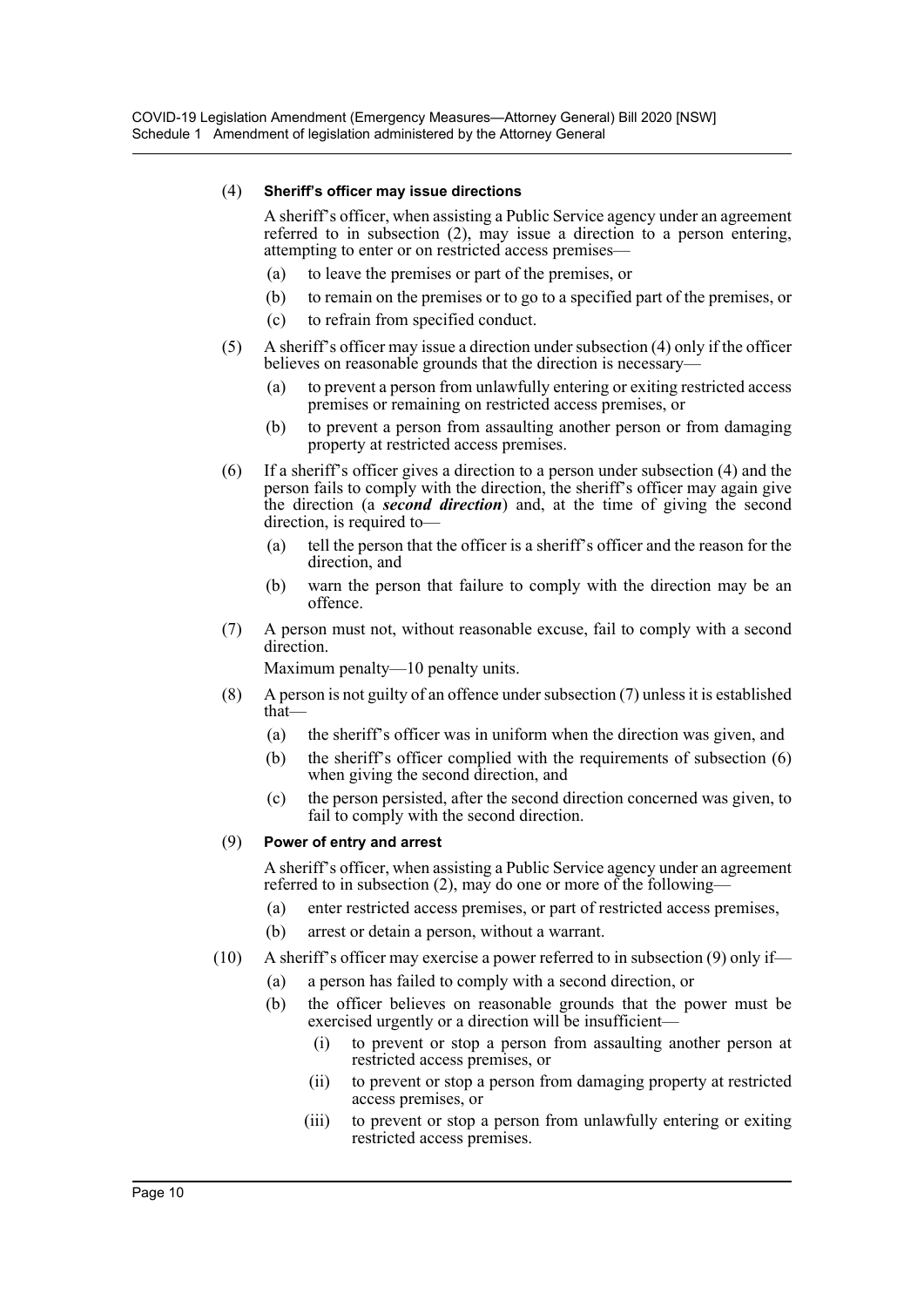- (11) A sheriff's officer may, when exercising a power under subsection (9), use reasonably necessary force to exercise the power, including to prevent the escape of a person after the arrest.
- (12) As soon as practicable after arresting or detaining a person under this section, the sheriff's officer is to hand custody of the person to a police officer to be dealt with according to law.
- (13) A sheriff's officer may discontinue an arrest at any time and may do so despite the requirement of subsection (12).

#### (14) **Definitions**

In this section—

*head*, of a Public Service agency, has the same meaning as in the *Government Sector Employment Act 2013*.

*prescribed period* means the period—

- (a) starting on the commencement of this section, and
- (b) ending on—
	- (i) 26 September 2020, or
	- (ii) the later day, not later than 26 March 2021, prescribed by the regulations.

*Public Service agency* has the same meaning as in the *Government Sector Employment Act 2013*.

*restricted access premises* means any of the following—

- (a) a residence or other place at which a person is required to reside pursuant to an order under section 7 of the *Public Health Act 2010* relating to COVID-19,
- (b) premises prescribed by the regulations for the purposes of this section.

#### **Explanatory note**

The proposed amendment allows the Sheriff, with the approval of the Secretary of the Department of Communities and Justice, to enter into an agreement with the head of another Public Service agency to enable a sheriff's officer to assist that other agency in its COVID-19 pandemic response. The proposed amendment grants a sheriff's officer the power to issue directions to persons when providing that assistance. Failure to comply with a direction is an offence. A sheriff's officer may also, in certain limited circumstances, enter premises or arrest or detain a person if the person has failed to comply with a direction or the officer believes on reasonable grounds that it is necessary because the power must be exercised urgently or a direction will be insufficient.

# **1.6 Subordinate Legislation Act 1989 No 146**

#### **Schedule 5 Further postponement of repeal of certain statutory rules**

Omit "2021" wherever occurring in clauses 11 and 12(1) and (3). Insert instead "2022".

## **Explanatory note**

The proposed amendment keeps the *Environmental Planning and Assessment Regulation 2000* and the *Poisons and Therapeutic Goods Regulation 2008* in force for a further 12 months after the Regulations would otherwise be repealed by the *Subordinate Legislation Act 1989*. The Regulations may be repealed sooner by other legislation.

The Department of Planning, Industry and Environment is currently reviewing and preparing to remake the *Environmental Planning and Assessment Regulation 2000*.

The Ministry of Health is currently reviewing and preparing a new Bill and Regulation to replace the *Poisons and Therapeutic Goods Act 1966* and the *Poisons and Therapeutic Goods Regulation 2008*.

However, due to the COVID-19 pandemic, the preparation and public consultation of the draft Bill and Regulations are delayed and it is considered necessary to postpone the repeal of the existing Regulations in these circumstances.